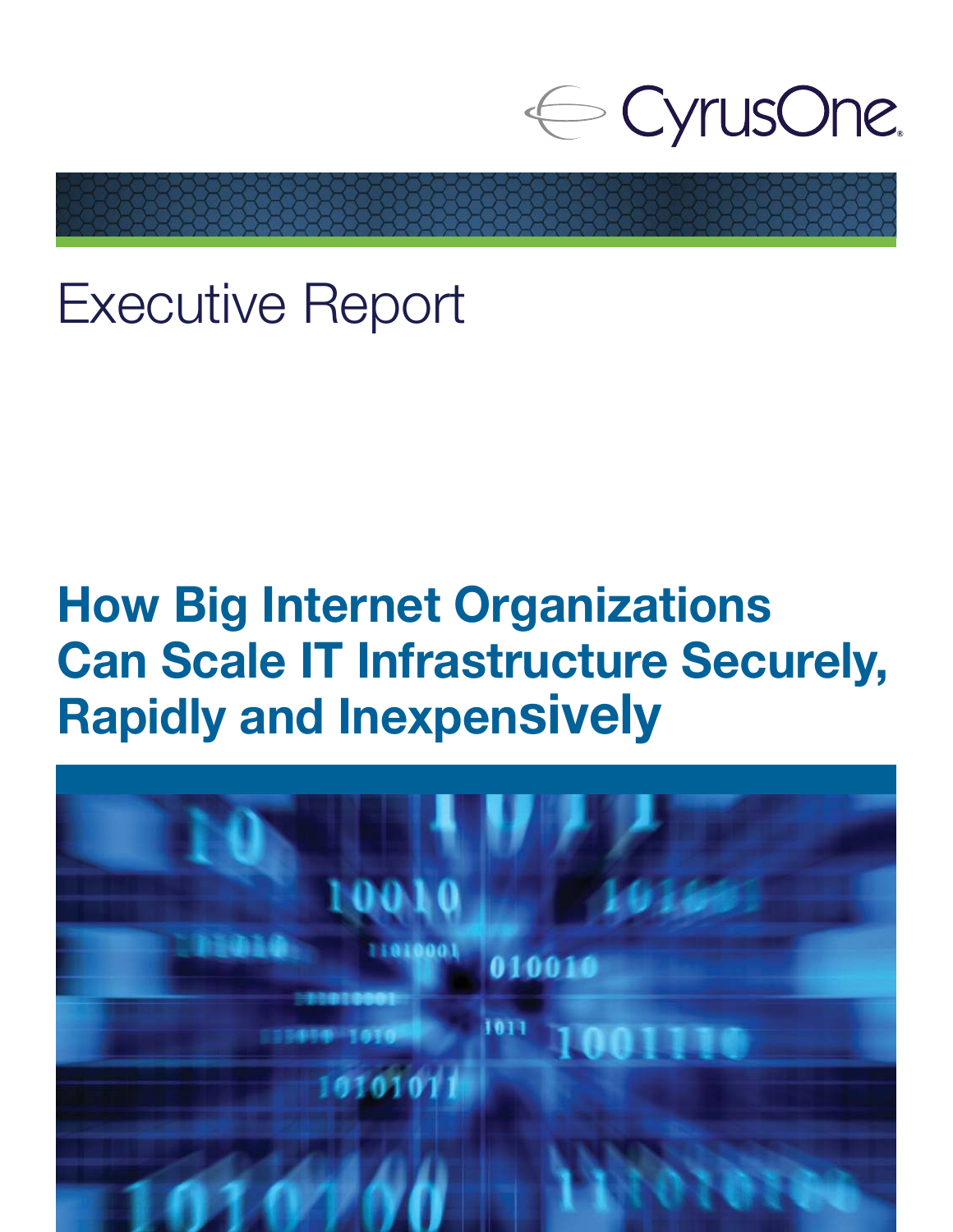

"The engineers behind today's mega data centers – some call them internet data centers to differentiate them from earlier ones – are turning to a host of new strategies and technologies to cut construction and operating costs, consume less energy, incorporate greener materials and processes, and in general make the facilities more flexible and easier to expand."<sup>1</sup>



## Big Internet's Quest – Scaling with Unprecedented Innovation, Speed, Agility and Reliability

Big internet powers the world's economy. It also regularly revolutionizes the way we live, work and play. Amazon and eBay have changed the way we shop. Facebook and Twitter have changed the way we interact with each other. Kickstarter has changed the way startups raise money. Netflix and Hulu have changed the way we watch movies and TV. These innovative, world-changing technology companies generate huge – and growing – demand for big data and big content.

Big internet companies need big data centers - to provide the following:

- Scale massively and with unprecedented speed.
- Deep and powerful connections between every layer of the data center.
- Low-cost interconnection.
- Exponentially increasing performance and personalization.
- Energy efficiency.
- Help keeping it simple.
- Provide security and 100% uptime.

The ability to scale massively and with unprecedented speed - No one knows better than big internet companies the massive scale and unprecedented speed with which data usage is growing. Every minute, we send over 204 million emails, download 50,000 apps, view 6 million Facebook posts and stream 62,000 hours of music. The reality is that big internet firms need the ability to scale massively and with unprecedented speed.

<sup>1</sup>Joe Weinman, "Why data centers have a big impact on the economy," GigaOM, 27 Oct 2012. *http://gigaom.com/2012/10/27/why-data-centers-have-a-big-impact-on-the-economy/. Also Quentin Hardy, "Hard Times Could Create a Tech Boom," New York Times, 7 Nov 2012. http://bits.blogs.nytimes.com/2012/11/17/hard-times-could-create-a-tech-boom/*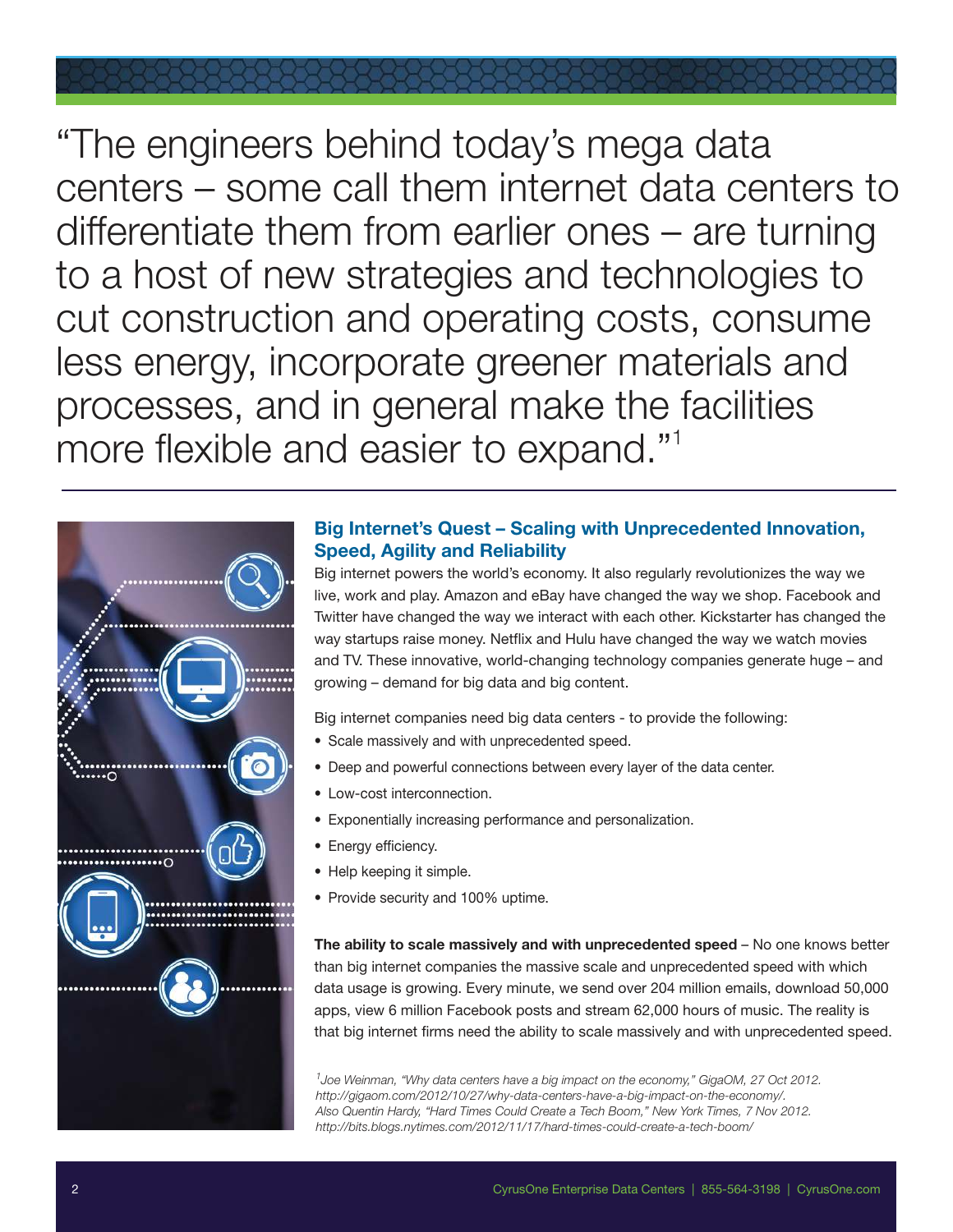

"Amazon, Google, Microsoft and Yahoo are trying to keep up with the ever-growing demand for internet services like searching, image and video sharing, and social networking. But they're also betting on the explosive growth of web-based applications that will run from the cloud."<sup>2</sup>

Many internet firms are already leveraging their ability to scale fast as an enabler of growth and innovation. "Increasingly, large data centers at large web service providers set the standard for data center design and operational excellence. Their application of infrastructure and software technologies is on the cutting edge and is a key enabler to growth, innovation and monetization strategies."3

Overall, in order to accommodate the scale and speed at which internet companies are growing, the data center must be more dynamic. "The enterprise data center is undergoing a transition to a more dynamic model that can accommodate frequent and rapid business change. In these data centers, melding the management and expansion of data and storage networks will be critical as the changing IT landscape drives greater growth in mobility. In addition, an explosion in content and the use of public, private and hybrid cloud computing are driving the transition to a more dynamic data center."<sup>4</sup>

#### Deep and powerful connections between every layer of the data center –

Because cloud computing is one of the drivers of big internet's need for speed and scale, today's data center designs must support rapidly evolving cloud services. And that means a powerful, deep network. "The growing importance of the network has been a central theme in the history of modern computing. Now with cloud computing, the network has become paramount. Without the network, there is no cloud."<sup>5</sup>

Low-cost interconnection – In addition to deep and powerful connections between layers in the data center, big internet companies will need interconnection with other data centers as well. Interconnection allows internet firms to provide their customers with fast, reliable and cost-effective services. Peering – one type of interconnection – virtually eliminates geographic boundaries and network confinements associated with data exchange, and expands cloud platform viability and cost-effectiveness. For big internet companies, peering enables increased redundancy, increased traffic capacity, increased routing control and improved performance.

*<sup>2</sup>Randy H. Katz, "Tech Titans Building Boom."*

*3 "Inside The Data Center Technology Powering Six Top Social Media Sites." http://wikibon.org/blog/social-media-data-center-technology/*

*4 IDC Technology Spotlight, "The Dynamic Data Center Network in Transition: Building Scalable, Open Fabrics," September 2011. http://www.brocadegrid.com/fabrics101/FlowCommunications/assets/US/pdfs/ wp\_idc\_dynamic-data-center.pdf*

*5 Juniper Networks, "Cloud Ready Data Center Network Design Guide."*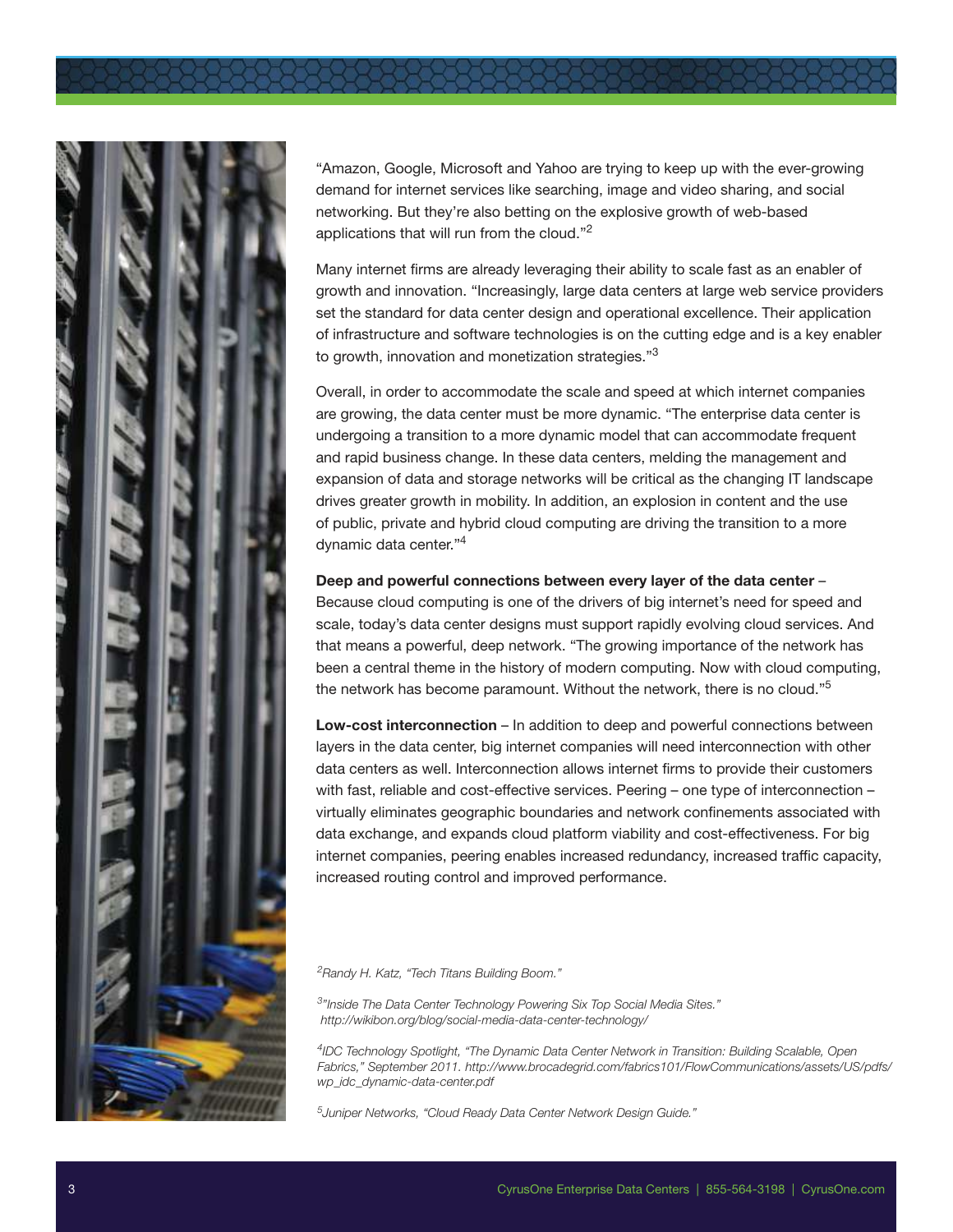



Exponentially increasing performance and personalization – At the same time that consumers demand fast, reliable service, they also demand increasingly complex, richer web experiences. Delivering those experiences requires a higher level of performance. A recent report by Forrester indicates that "companies are struggling to keep up with rising expectations for web responsiveness, rich content and support for mobile devices." In addition, "most web teams underutilize services that can improve the performance of their web and mobile architectures. Instead, most web teams prefer to expand the capacity of their internal architectures."<sup>6</sup>

**Energy efficiency** – There has been increasing public scrutiny around the energy usage of data centers, and there are great opportunities to increase energy efficiency in the data center and generate significant cost savings in the process. Dean Nelson, vice president of global foundation services at eBay, quoted by GigaOM, says, "With great power comes great responsibility. Internet companies need to use their immense technological prowess and bargaining power to make their chosen – and very lucrative – business as environmentally friendly as possible. Companies spend tens of millions of dollars, if not billions, trying to achieve maximum efficiency," he says, and "we do have a lot of leverage, we can influence a lot of things."7

Help keeping it simple – In an environment where internet companies manage billions of searches, uploads, downloads, posts, shares, likes, purchases, check-ins and many other activities, complexity is increasing. Keeping operations simple wherever possible is key. For example, "In computing at this scale, the data center is a factory floor," says Frank Frankovsky, vice president of hardware design and supply chain at Facebook. "We try to keep things simple."<sup>8</sup>

<sup>6</sup>Forrester Research, "Shifting Performance Strategies and Solutions for Mobile and Web Delivery," August 2012. http://www.akamai.com/html/industry/retail\_consumer.html

<sup>7</sup>Derrick Harris, "With data centers, web giants have great eco-responsibility," GigaOM, Sept. 26, 2012. http://gigaom.com/cloud/with-data-centers-web-giants-have-great-eco-responsibility/

<sup>8</sup>Quentin Hardy, "Facebook's 5% Solution in Data Centers," The New York Times, Oct. 5, 2012.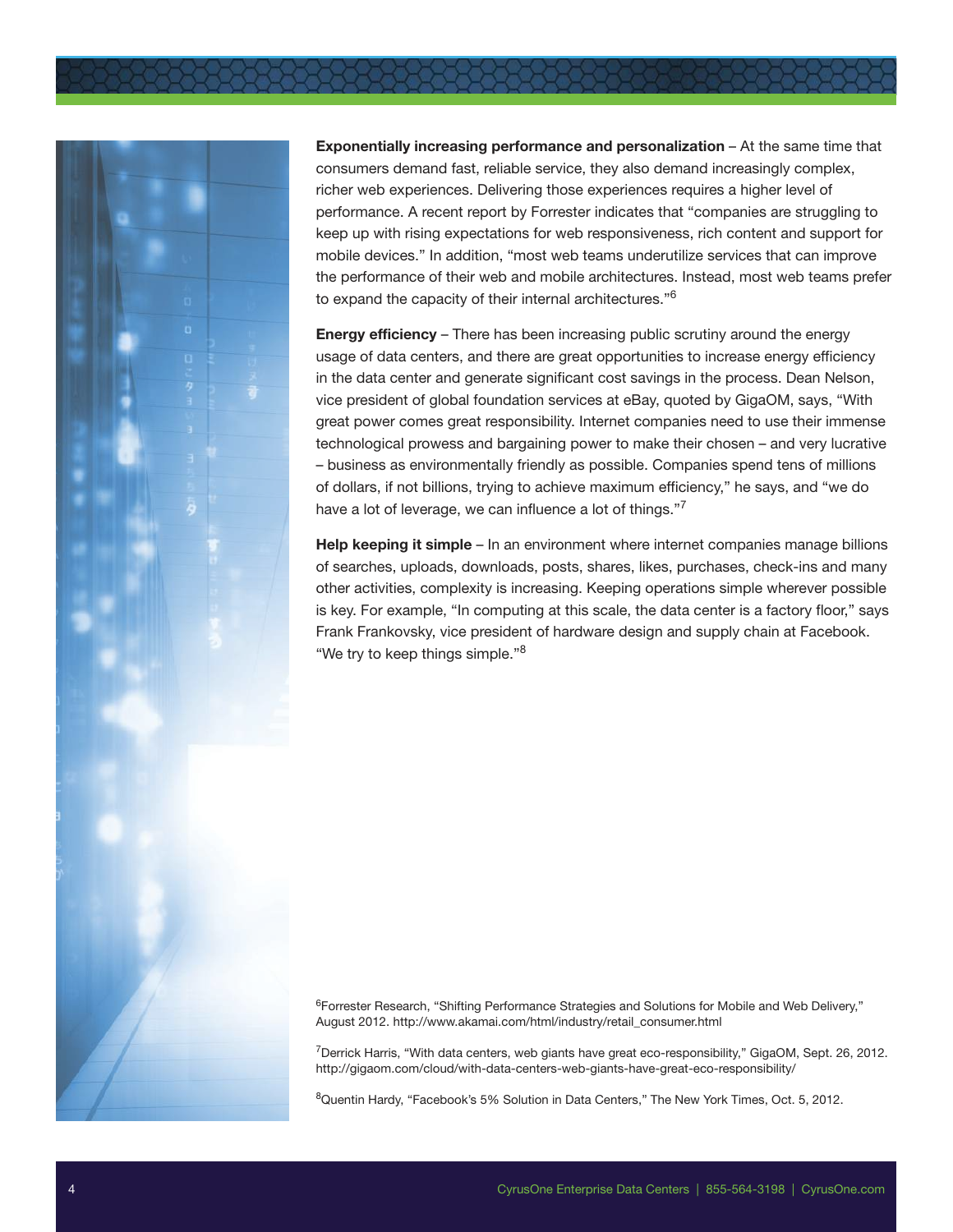

# Colocation Facilitates Growth for Big Internet Companies

Data center colocation offers a proven path for big internet companies to obtain the ability to scale massively and with unprecedented speed, deep and powerful connections between every layer of the data center, low-cost interconnection, exponentially increasing performance and personalization, energy efficiency, and help keeping it simple.

The pace of data center innovation is increasing, says James Hamilton, vice president and distinguished engineer at Amazon Web Services. "We've seen more innovation in the last five years than in the previous 15. That innovation is driven by cloud service providers and very high-scale internet applications like search. The focus on innovation has centered around infrastructure – driving down cost, increasing aggregate reliability and reducing resource-consumption footprints."<sup>9</sup>

Data center colocation can be a powerful source of infrastructure innovation. This Netflix story provides a good example of why a big internet company would choose to colocate its data center: "Netflix's business is growing rapidly and experiences very uneven demand (highly skewed toward evenings, when, by some accounts, its video streaming service represents 29 percent of all internet traffic). In this kind of environment, Netflix didn't want to experience service interruptions due to its inability to build data centers fast enough. Even though Netflix is a highly technical organization, it wasn't as good as the provider when it came to automating data center operations. Rather than try to replicate that ability, Netflix chose to leverage a highly efficient, low-cost expert provider."<sup>10</sup>

#### Colocation enables Internet firms to:

- Leverage innovative data center design, including leading-edge energy efficiency.
- Scale up bandwidth more quickly.
- Realize lower latency, consistent performance and reliability.
- Achieve uptime and reliability goals.
- Leverage flexible architecture for diverse requirements.
- Strategically leverage multiple markets and locations.
- Take advantage of interconnection.
- Maximize the cost-effectiveness of their data center operations.
- Ensure security and 100% uptime.

<sup>9</sup> James Hamilton, presentation at Amazon Technology Open House, June 2011. http://mvdirona.com/jrh/TalksAndPapers/JamesHamilton\_AmazonOpenHouse20110607.pdf

<sup>10</sup>Bernard Golden, "Cloud Computing Done the Netflix Way," CIO, April 5, 2012. http://www.cio.com/ article/703627/Cloud\_Computing\_Done\_the\_Netflix\_Way?page=1&taxonomyId=3024http://bits.blogs. nytimes.com/2012/10/05/facebooks-5-percent-solution-in-data-centers/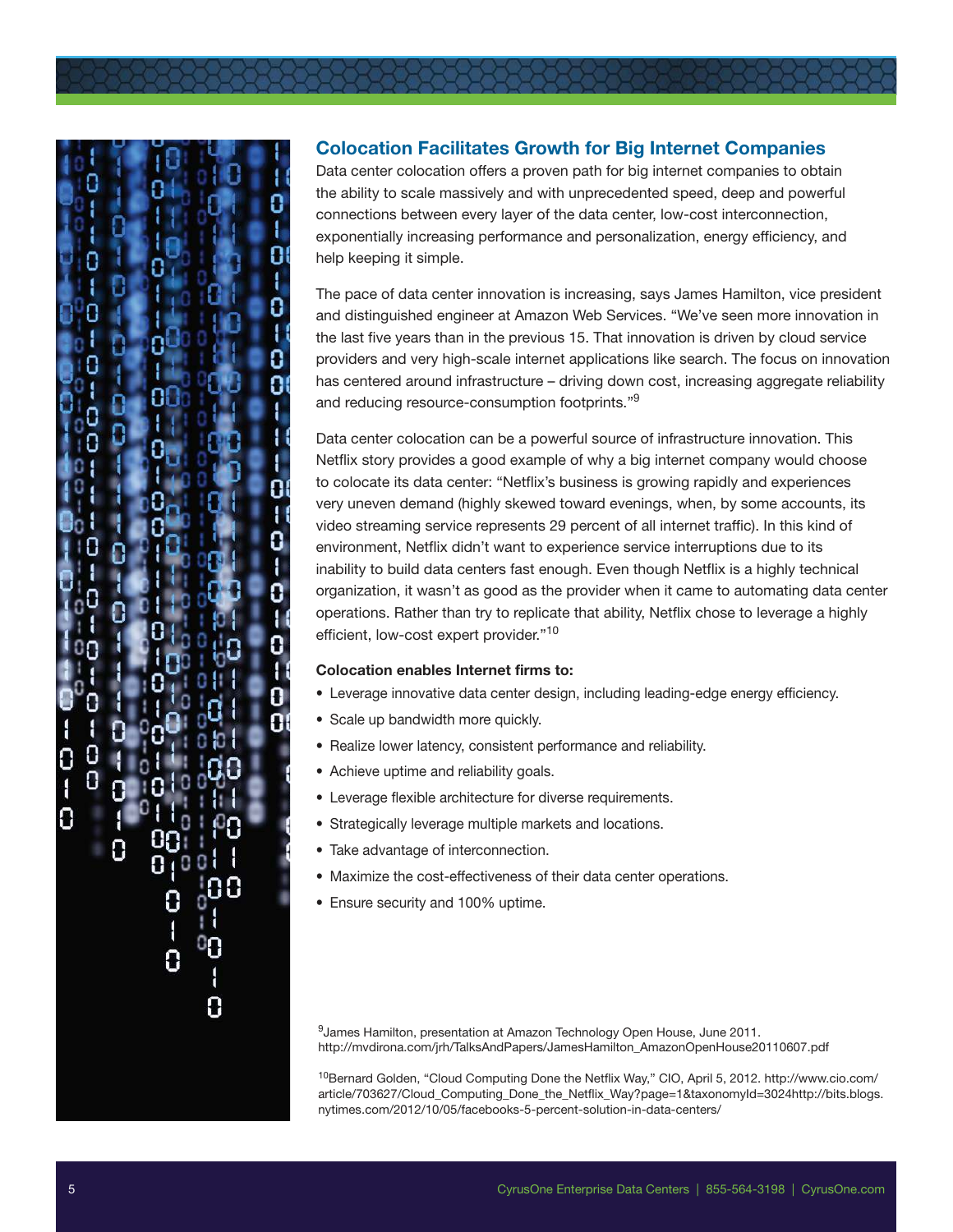

# Leverage Innovative Data Center Design, Including Leading-Edge Energy Efficiency

"A 2007 study by the U.S. Environmental Protection Agency (EPA) reported that typical enterprise data centers had a power utilization efficiency (PUE) of 2.0 or more. This means that for every watt used by servers, storage and networking equipment, an additional watt is consumed for cooling and power distribution. The study suggested that by 2011 most data centers could reach a PUE of 1.7, thanks to some improvements in equipment, and that with additional technology some facilities could reach 1.3 and a few state-of-the-art facilities, using liquid cooling, could reach 1.2."<sup>11</sup>

Today, the typical data center still runs at a PUE of 1.75-2.0, but industry-leading colocation providers with innovative designs can reach 1.25. That represents less energy consumed to power the data center relative to expenditures on cooling and operations. With increased energy efficiency and a relatively smaller carbon footprint, these innovative designs can bring critical cost savings as energy costs continue to rise.

For example, CyrusOne employs a computational fluid dynamics (CFD) assessment to gauge the optimal floor layout for high-density/high-performance computing requirements. According to the CFD results, the most intelligent and effective use of floor space is to achieve superior efficiency in power and cooling technology, protecting the client's hardware components and reducing power costs by targeting energy-efficiency metrics. It turns out what's good for the environment is good for business too: At Amazon Web Services, for example, 31% of total monthly data center costs are functionally related to power, and those costs are trending up while server costs are trending down.<sup>12</sup> The right data center provider can help reverse this trend.

## Realize Consistent Performance and Reliability

Internet users expect always-on, 100% reliability. When severe thunderstorms in the mid-Atlantic states caused temporary shutdowns at one data center, the online dating service WhatsYourPrice.com was out twice for two-hour periods. "'The outages prompted a flood of complaints from many of WhatsYourPrice.com's 400,000 active members and damaged the dating site's reputation for reliability,' said CEO Brandon Wade." In response, WhatsYourPrice.com deploved servers in two colocation facilities.<sup>13</sup>

<sup>11</sup> Randy H. Katz, "Tech Titans Building Boom."

<sup>12</sup>Rich Miller, "A Look Inside Amazon's Data Centers."

<sup>13</sup>Lucas Mearian, "Disaster Recovery Plans Get New Urgency," CIO. http://www.cio.com/article/711043/ Disaster\_Recovery\_Plans\_Get\_New\_Urgency?taxonomyId=3089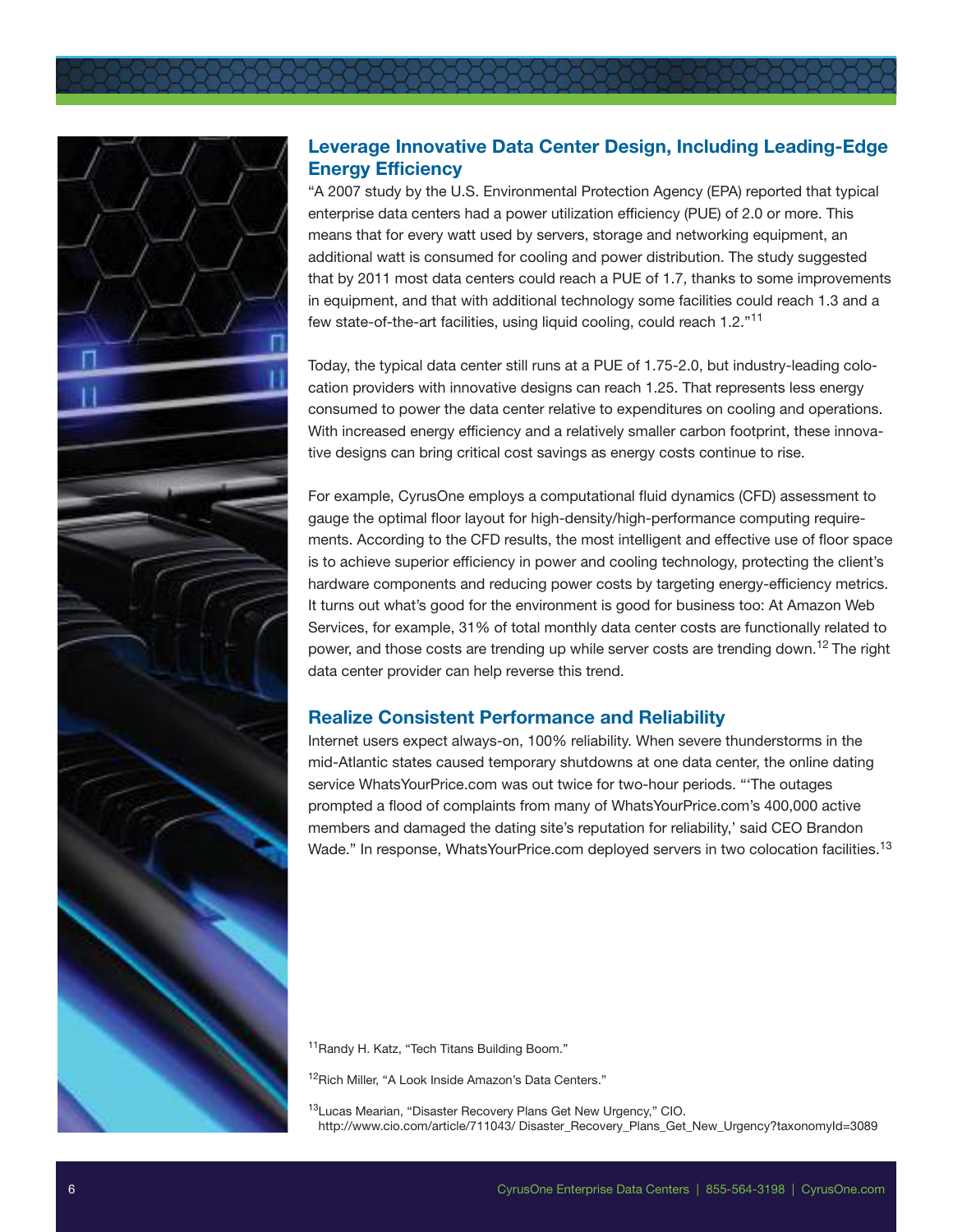



An industry-leading data center provider should guarantee 100% uptime. To do that, CyrusOne relies on a meshed design integration with no single point of failure. For example, cooling or electrical systems can withstand a loss of two legs and yet the system still remains fully operational. When analyzing a data center provider's ability to provide latency, consistent performance and reliability, big internet companies should ask for:

- 2N redundancy of all mechanical and electrical systems.
- A distributed, redundant electrical design with multiple levels of redundancy within the same data hall.
- Carrier-neutral facilities to ensure uniform connectivity and uptime protocols.
- Multisite connectivity across the United States and around the globe.
- 100% uptime service-level agreements (SLAs).

## Scale Massively and with Unprecedented Speed

One of the most compelling reasons for data center colocation is the ability it gives big internet companies to scale massively and with unprecedented speed. Internet firms should expect their data center provider to provide data center space just in time to match demand.

There are a number of elements to CyrusOne's Massively Modular® approach that enable the rapid deployment of a data center:

- Investing in common infrastructure (land, building shell, substation, fire protection and management systems) upfront.
- A modular and scalable design facilitates easy "plug-in" of electrical and mechanical subsystems when needed.
- Building increments scalable to meet customer requirements.
- Infrastructure on the outside, computers on the inside.

Another aspect of being able to scale quickly is contractual and technical flexibility. CyrusOne's best-fit solution grows and adapts with big internet clients as their data center needs evolve.

When looking for a colocation services provider, internet firms should look for:

- A secured, shared infrastructure that can deliver lower costs and faster responsiveness when the client is changing power or size requirements.
- State-of-the-art technology systems that provide low to very high density solutions tailored at the rack level; redundancy is tailored to the rack level as well so the client can choose the level of power redundancy (2N, N+1, 1N).
- A flexible contract that allows the client to grow into its purchased power and space over a given time period.
- Flexible architectures (such as flexible fabric and mesh design) for diverse requirements, so clients can maintain control over how their data centers work.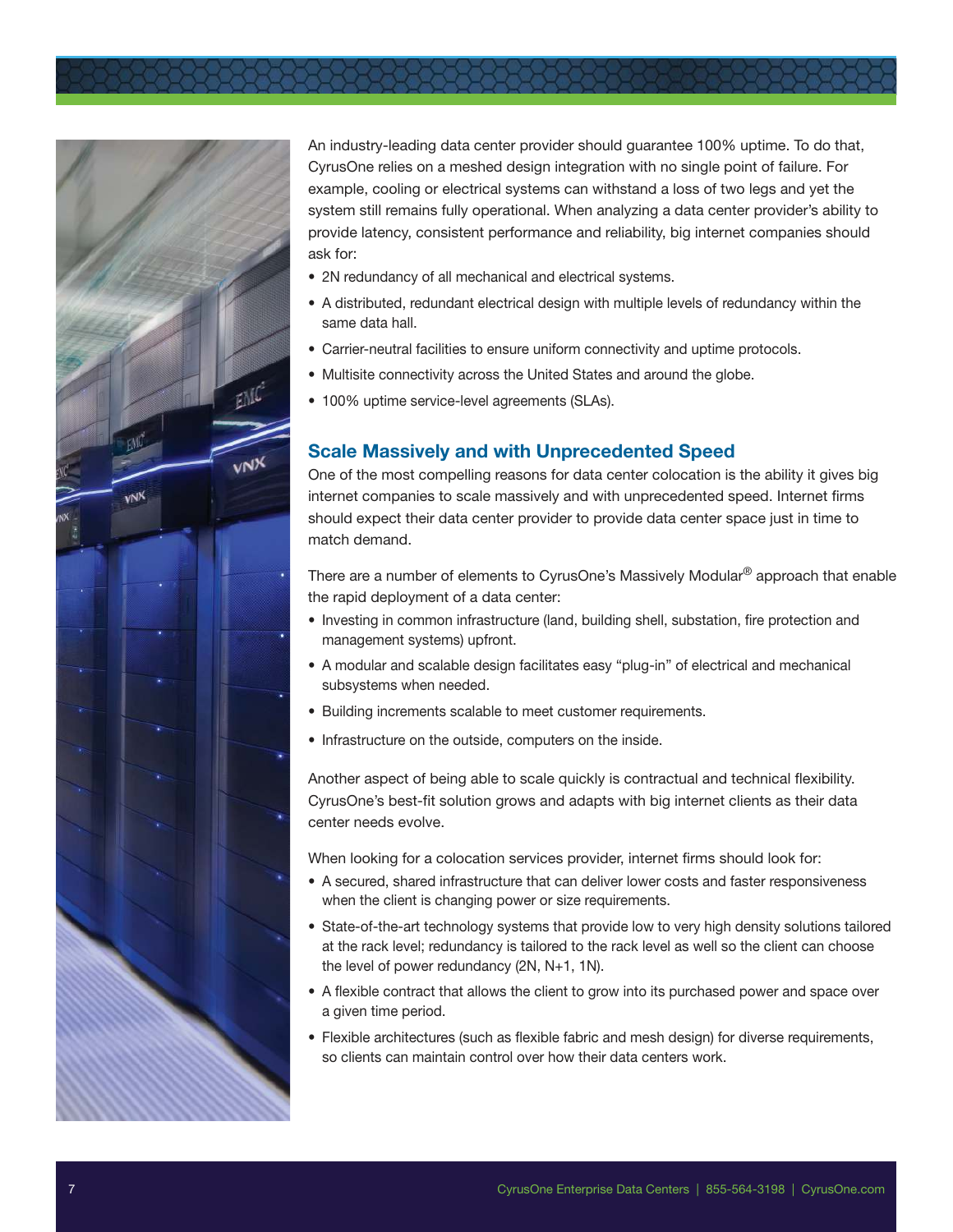



When looking for a data center provider, expect the provider to respond at the speed of business rather than the speed of IT. In a world in which consumers expect instant results (and with extreme competition to deliver those results), being the first to market with a new service offering can be a huge competitive advantage.

## Take Advantage of Interconnection

A data center that can offer its clients interconnection at three levels – interconnection to the client's servers at other data centers, interconnection to partners at other data centers and interconnection to other network providers through peering – enables increased redundancy, increased traffic capacity, increased routing control and improved performance.

Big internet companies should ask data center providers about their interconnection offerings. CyrusOne has built the nation's first statewide internet exchange, or National IX. For big internet companies, the benefits of colocation at a data center with access to a national internet exchange include lower transit costs and the ability to interconnect with a wide variety of carriers.

CyrusOne also has a peering exchange that links most of its data centers. Peering is a core operational protocol by which global internet enterprises hand off traffic to autonomous networks via the internet from multiple physical locations worldwide. Peering virtually eliminates geographic boundaries and network confinements associated with data exchange, and expands cloud platform viability and cost-effectiveness.

# Strategically Leverage Multiple Markets and Locations

Selecting a location involves many important considerations, including its proximity to population centers, power plants and network backbones; the source and price of electricity in the region; and the average temperatures at the location. As there can be many potential locations and issues to consider, the selection process can be extremely involved and time-consuming.<sup>14</sup>

*<sup>14</sup>Goiri, Lez, Guitarty, Torresy and Bianchini, "Intelligent Placement of Datacenters for Internet Services." http:// www.cs.rutgers.edu/~ricardob/papers/icdcs11.pdf*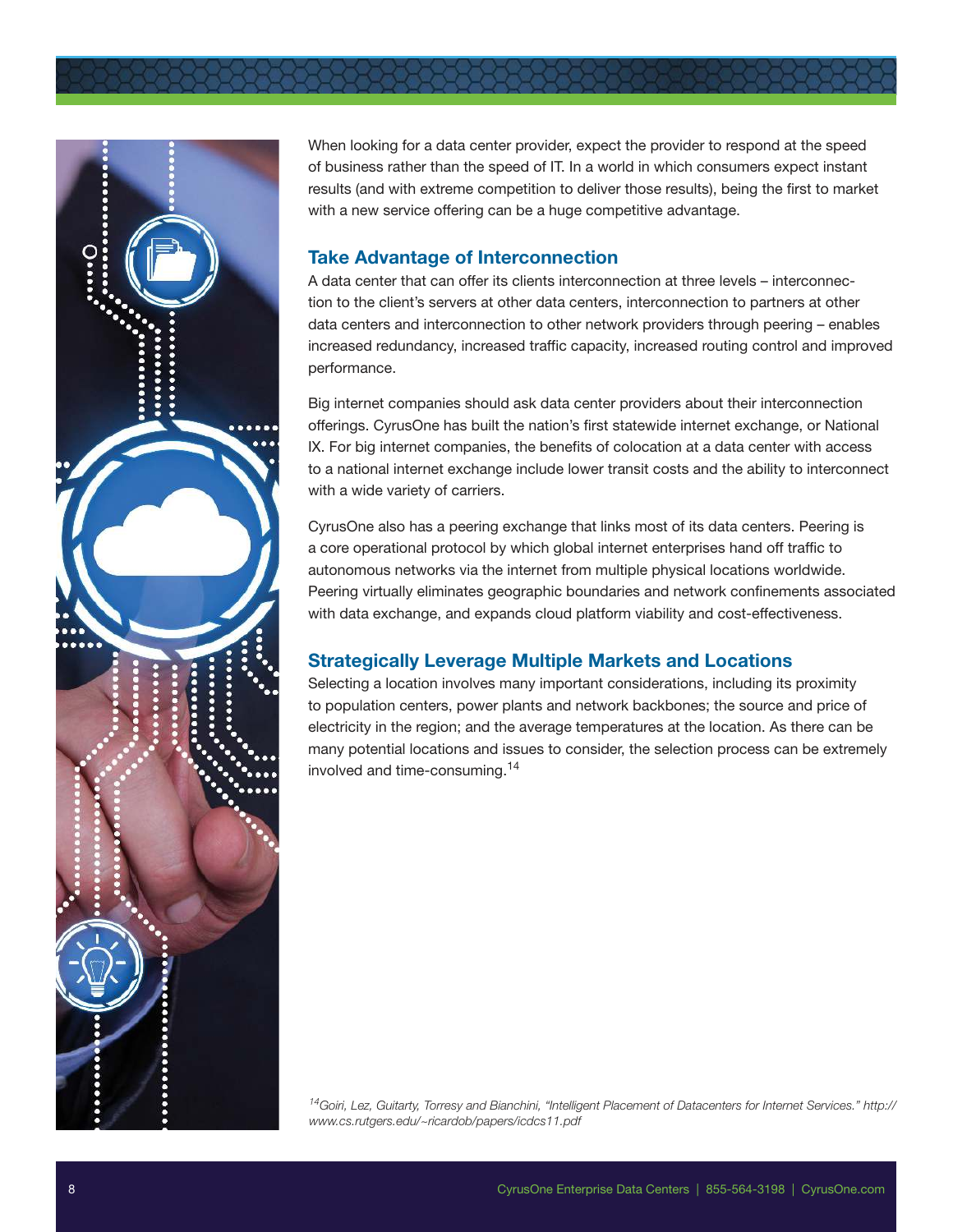

### Maximize the Cost-Effectiveness of Data Center Operations

One of the main benefits of colocation for big internet organizations is reduced capital cost. With the right data center provider, the true expenses associated with colocation are typically significantly lower than the construction and operation of their own data center. That's because leading colocation service providers are focused on driving down capital and operational costs.

### Big Internet Companies Power the World Economy, But Not Alone

By hosting enterprise operations in the cloud; facilitating social networks; giving access to the world's information; and enabling e-commerce, entertainment and productivity, big internet companies power the world's economy. But they don't do it alone.

To succeed, internet firms need internet data centers. Some firms build and operate their own. But colocation can be a powerful source of infrastructure innovation. It can lower total cost of operations; increase an internet firm's agility and the reliability of the services it provides, and perhaps most significantly give big internet companies the ability to scale massively and with unprecedented speed.